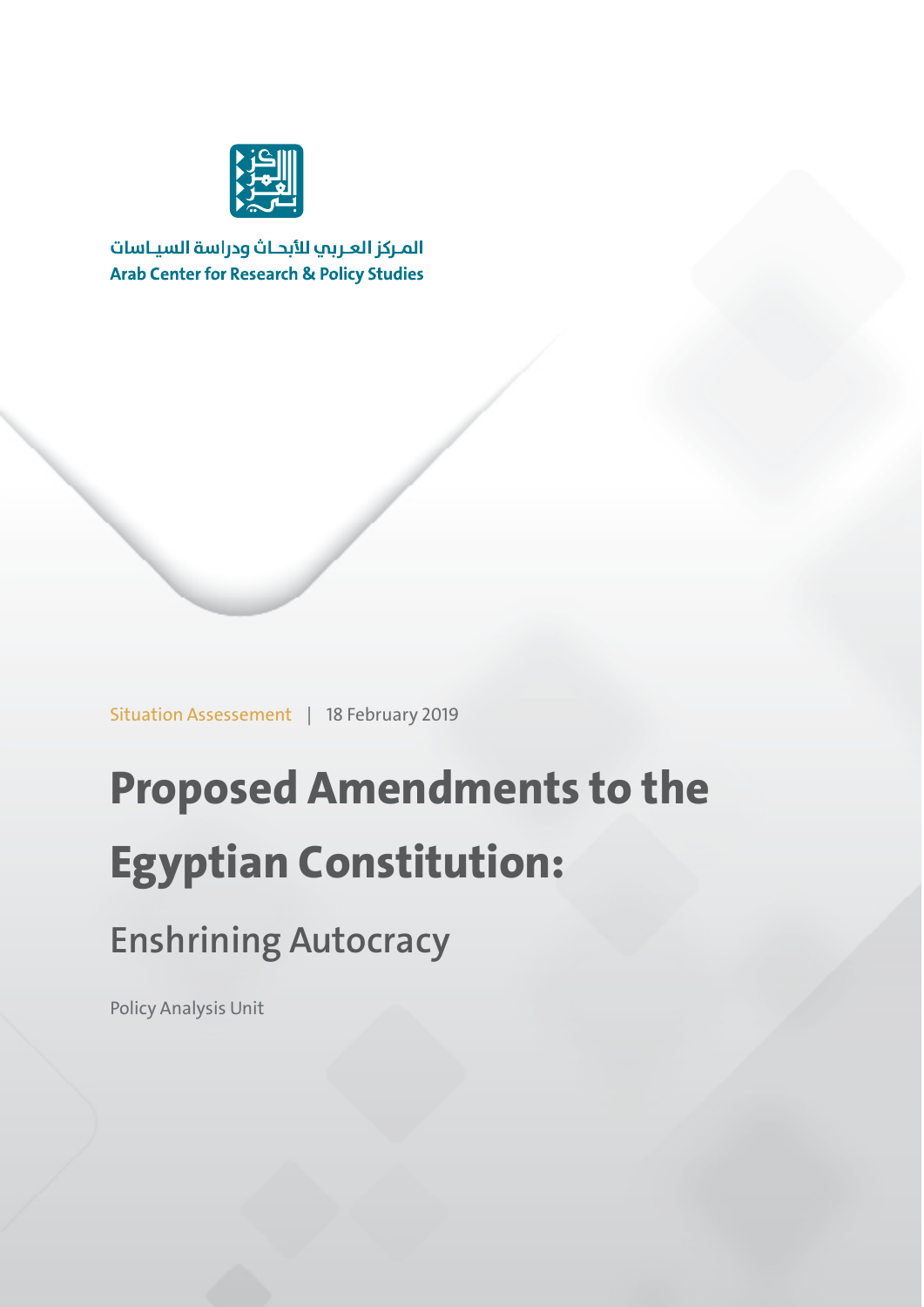### Proposed Amendments to the Egyptian Constitution: Enshrining Autocracy

Series: Situation Assessement

18 February 2019

#### Policy Analysis Unit

The Policy Analysis Unit is the Center's department dedicated to the study of the region's most pressing current affairs. An integral and vital part of the ACRPS' activities, it offers academically rigorous analysis on issues that are relevant and useful to the public, academics and policy-makers of the Arab region and beyond. The Policy Analysis Unit draws on the collaborative efforts of a number of scholars based within and outside the ACRPS. It produces three of the Center's publication series: Assessment Report, Policy Analysis, and Case Analysis reports.

Copyright © 2019 Arab Center for Research and Policy Studies. All Rights Reserved.

The Arab Center for Research and Policy Studies is an independent research institute and think tank for the study of history and social sciences, with particular emphasis on the applied social sciences.

The Center's paramount concern is the advancement of Arab societies and states, their cooperation with one another and issues concerning the Arab nation in general. To that end, it seeks to examine and diagnose the situation in the Arab world - states and communities- to analyze social, economic and cultural policies and to provide political analysis, from an Arab perspective.

The Center publishes in both Arabic and English in order to make its work accessible to both Arab and non-Arab researchers.

The Arab Center for Research and Policy Studies Al-Tarfa Street, Wadi Al Banat Al-Dayaen, Qatar PO Box 10277, Doha +974 4035 4111 +974 40354114 www.dohainstitute.org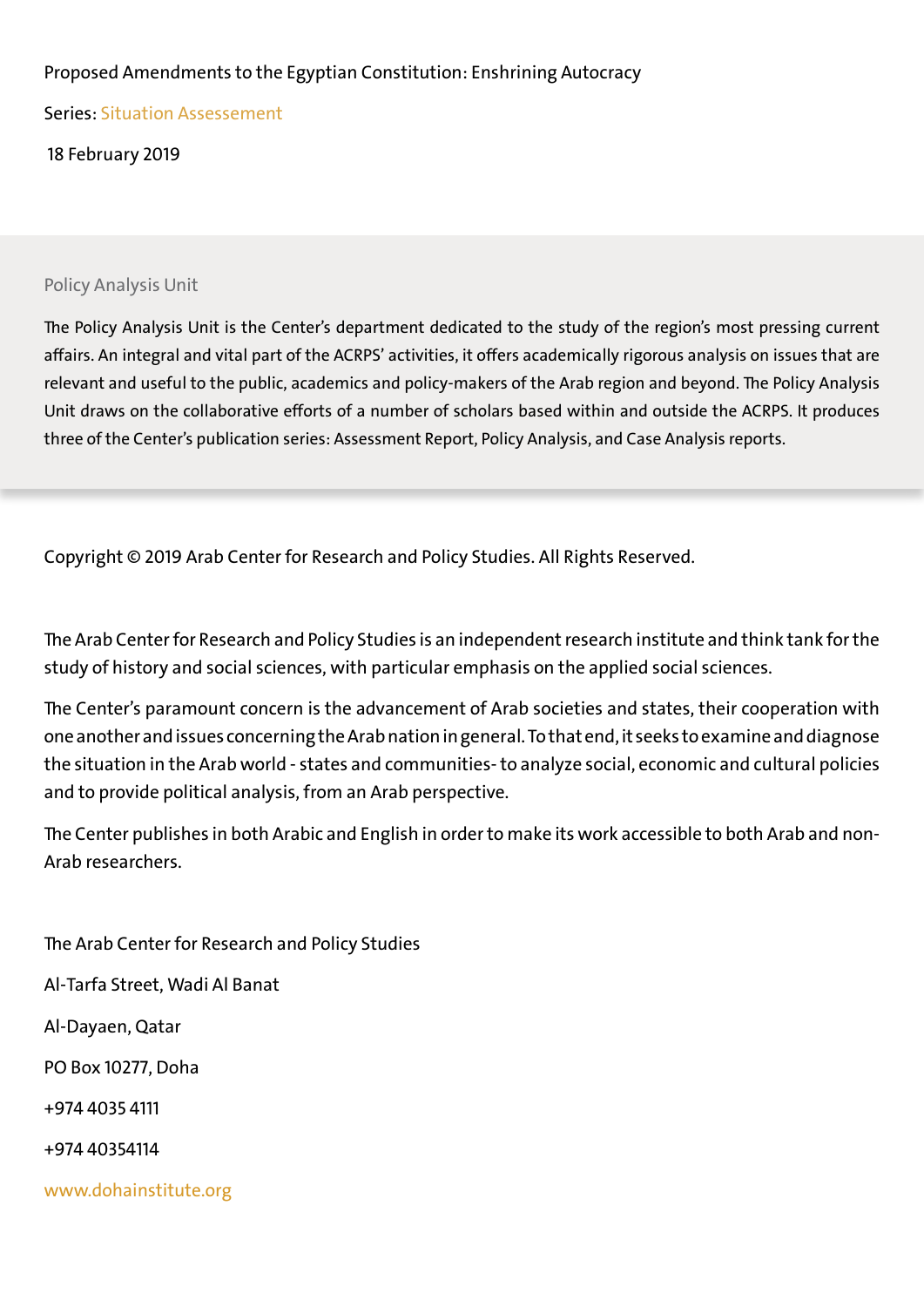## **Table of Contents**

| The 2014 Constitution <b>Constitution Constitution Constitution Constitution Constitution Constitution</b> |  |
|------------------------------------------------------------------------------------------------------------|--|
| The Proposed Amendments and a construction of the construction of the 2                                    |  |
| Opportunities to Pass the Amendments. The contract of the contract of the contract of                      |  |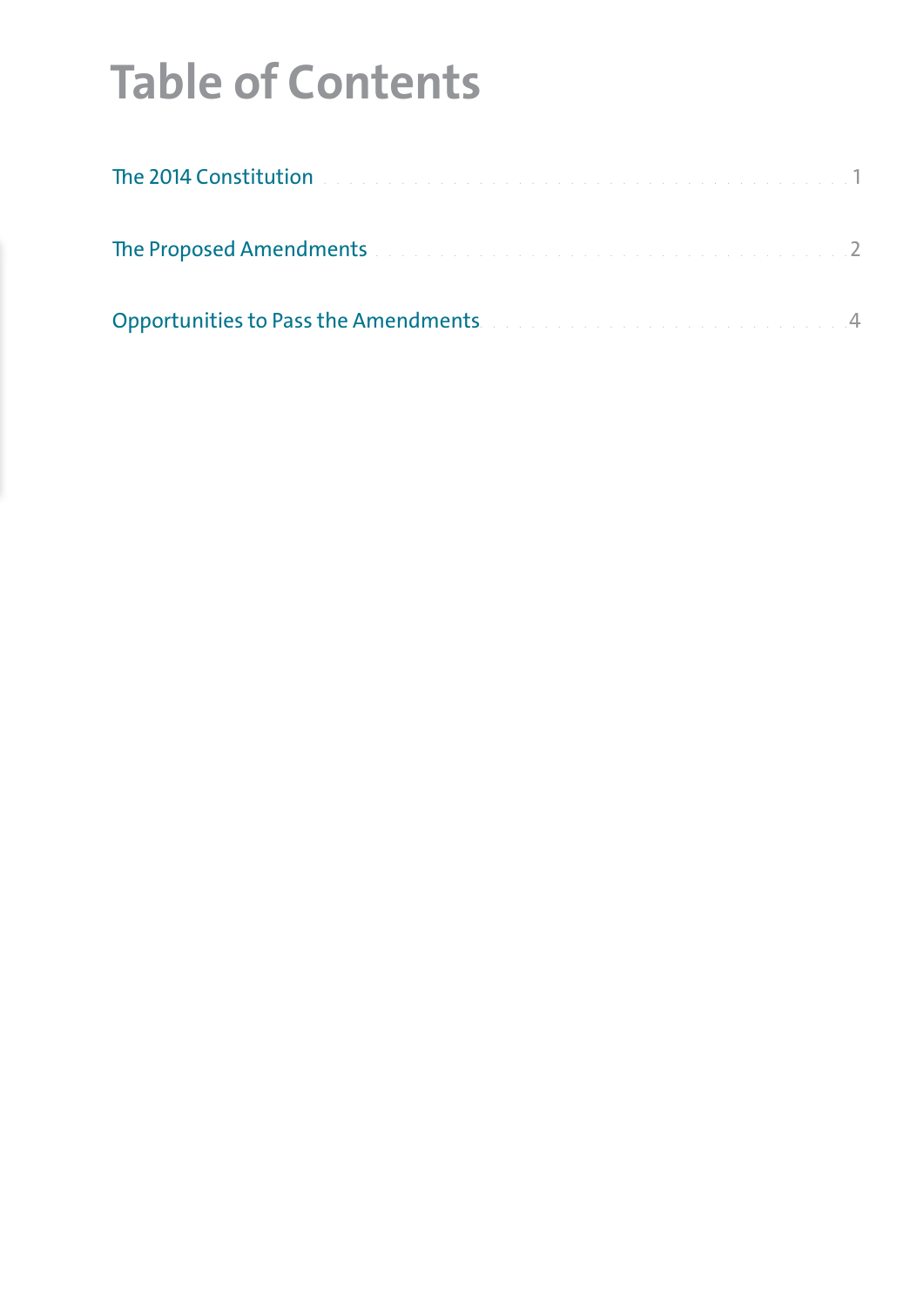<span id="page-3-0"></span>On 13 and 14 February 2019, The Egyptian parliament voted in favor — 485 against 16 with one abstention  $-$  of amending the constitution. The proposal was submitted by 155 members of the "Support Egypt" coalition earlier this month calling for the amendment of 12 articles in the 2014 constitution, and the abolition of two articles, as well as the "introduction" of two new articles. The proposed amendments that stand out allow the incumbent president to remain in power until 2034 by extending the president's term from 4 to 6 years and then allowing the current president to run according to the new system. From here a series of actions, expected to take about two months, will begin during which the proposal will be transferred to the Constitutional and Legislative Committee in the House of Representatives to draw up the draft amended articles in order to discuss and then vote on them. If two thirds of the deputies approve the amendment, the proposal shall be presented to the public for a referendum within 30 days. The amendment shall be effective if the majority votes in favor.

### **The 2014 Constitution**

The new amendments seek to further consolidate the autocratic regime in Egypt, which began by hijacking the January revolution in 2013. It is important to note the most important flaws in the 2014 constitution. A committee of loyalists appointed by the governing authorities unilaterally implemented the constitution due to severe social division, repression and the political exclusion of both Islamist currents and the majority of forces behind the January revolution. The most significant imbalances in the contents of the constitution is that the elected parliament does not have the definitive authority. The elected authority is instead, at best, parallel to the authority given to the Supreme Council of the Armed Forces (articles 200-205), the police (Article 207) and the judiciary (Article 185) The Constitution grants these parties a degree of independence in the conduct of their affairs without being subject to the authority of the elected Parliament. The 2014 constitution, without interpretation, erased articles from the 2012 constitution, including provisions to strengthen civil society, such as those designed to fight corruption, and preserve the independence of universities. It also did away with provisions stipulating the resignation of the President if he requested to dissolve the parliament by calling for referendum, which was then lost and the preservation of the Arabic language in the media. Additionally, it removed references to the neutrality and professionalism of the military in the preamble to the 2012 constitution.

Despite this, the 2104 constitution contained a chapter on liberties, and retained some of the gains made by the 2012 Constitution, such as restricting the presidency to two terms, and balancing the legislation and executive authorities. But the state quickly moved from trampling the legacy of 25 January to realizing the legacy of June 30, which left only the military coup, which is transforming into the autocratic rule of a dictator.

In practice, the government violated this constitution in several respects. Presidential elections were held in 2014 and a parliamentary vote in 2015, but it was boycotted by most voters because it did not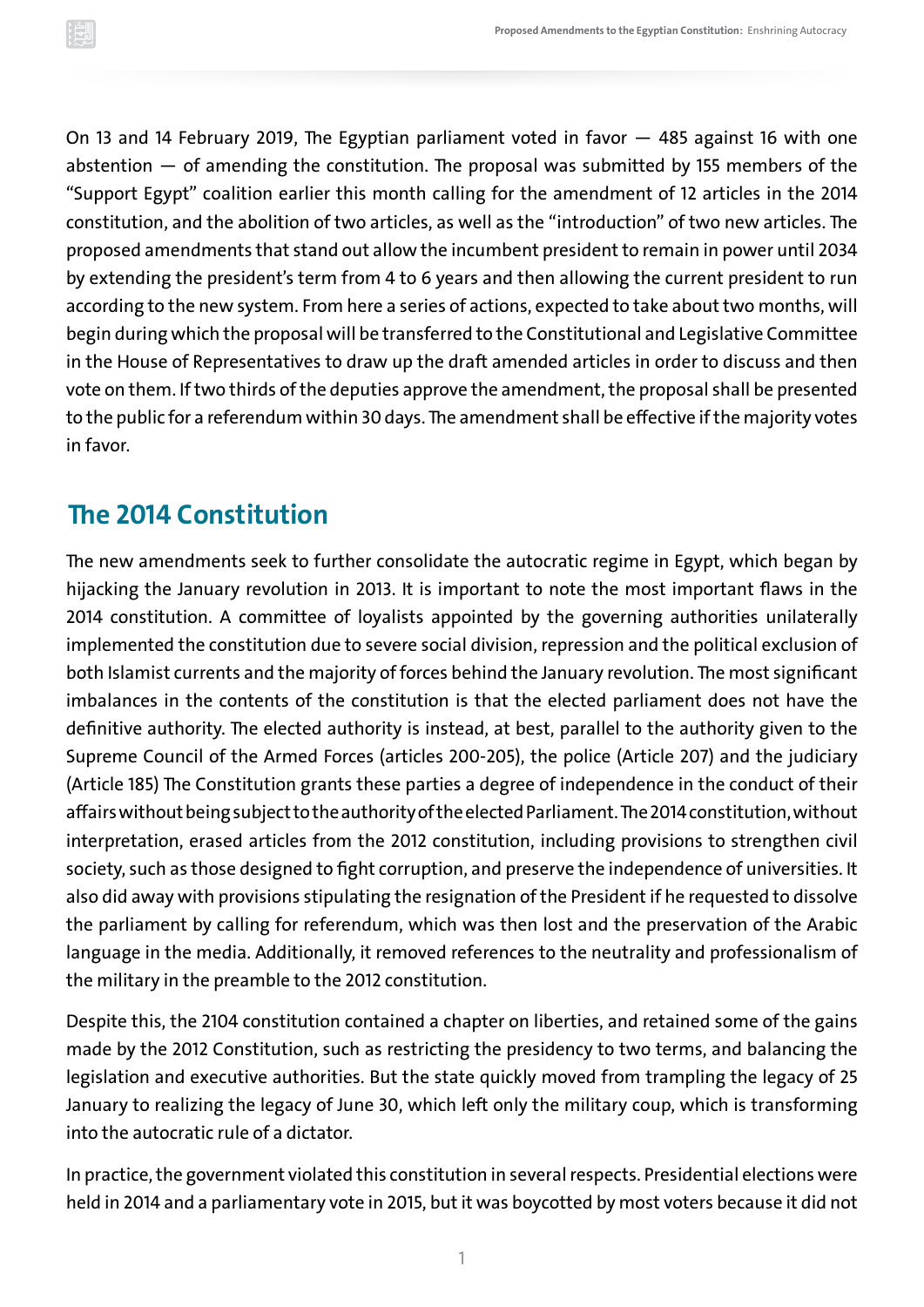<span id="page-4-0"></span>guarantee the right to compete. It took place under a state of emergency and the security services' intervention in the formation of party lists. These presidential and parliamentary elections were also held after a period of unrestricted preventative detention, which had been restricted in the 2012 constitution, and after a law issued in 2013 effectively prevented demonstrations and restricts other forms of peaceful assembly, including electoral and party campaigns. The Constitution was also violated when the Parliament ratified (without the discussion stipulated in article 156) more than 400 laws issued by the executive authority when the President exercised both executive and legislative powers before the election of the House of Representatives (from July 2013 until the parliamentary elections in October-December 2015). Through these decisions President el-Sisi maintained a firm grip on the country, shaping many important sectors of society, politics and economy. He oversaw political rights, presidential elections, criminal judgments, litigation, police, arms and ammunition, universities, the stock market, investment, money laundering, state employees, maximum wages, taxes, etc.

Article 151, which prohibits the renunciation of part of the territory of the State, was violated when the government relinquished the islands of Tiran and Sanafir to Saudi Arabia. Articles 145 and 166, obliging the President of the Republic and members of the Government to submit financial disclosure statements were flouted. The government interfered with judicial bodies in violation of articles 94 and 184. Other infringements of rights and liberties included travel bans (article 62), The arrest of unclothed citizens, the practice of torture during detention and the prevention of telephone and electronic communications (article 55-57), the closure of news sites (article 70-72), the construction of a new capital of the country (article 222), the prohibition of the use of torture in detention, the inviolability of telephone and electronic communications (article 55-57) ), and the independence of universities (article 21). New laws also set restrictions on rights recognized by the constitution, such as the right to form civil associations (Law 70 of 2017) and the right to peaceful assembly (Demonstration Law No. 107 of 2013).

The government did not allocate the funds from the GNP prescribed by the Constitution for education, scientific research and health services (articles 18, 19, 23 and 238). Nor did the government issue a Transitional Justice Act (art. 241) or another for local administration (art. 180) or establish an independent anti-discrimination commission (Article 53).

### **The Proposed Amendments**

Despite the flaws of the Constitution and the government violations, and although the Parliament itself was established undemocratically, the government remained faithful to what became known as the legacy of the State of July (the post-1952 state was keen to codify and enshrine many authoritarian practices that restrict freedoms and establish an autocratic state). The proposed amendments may not eliminate all constitutional constraints to the consolidation of absolute autocracy, but they achieve three main objectives if the government succeeds in passing the changes: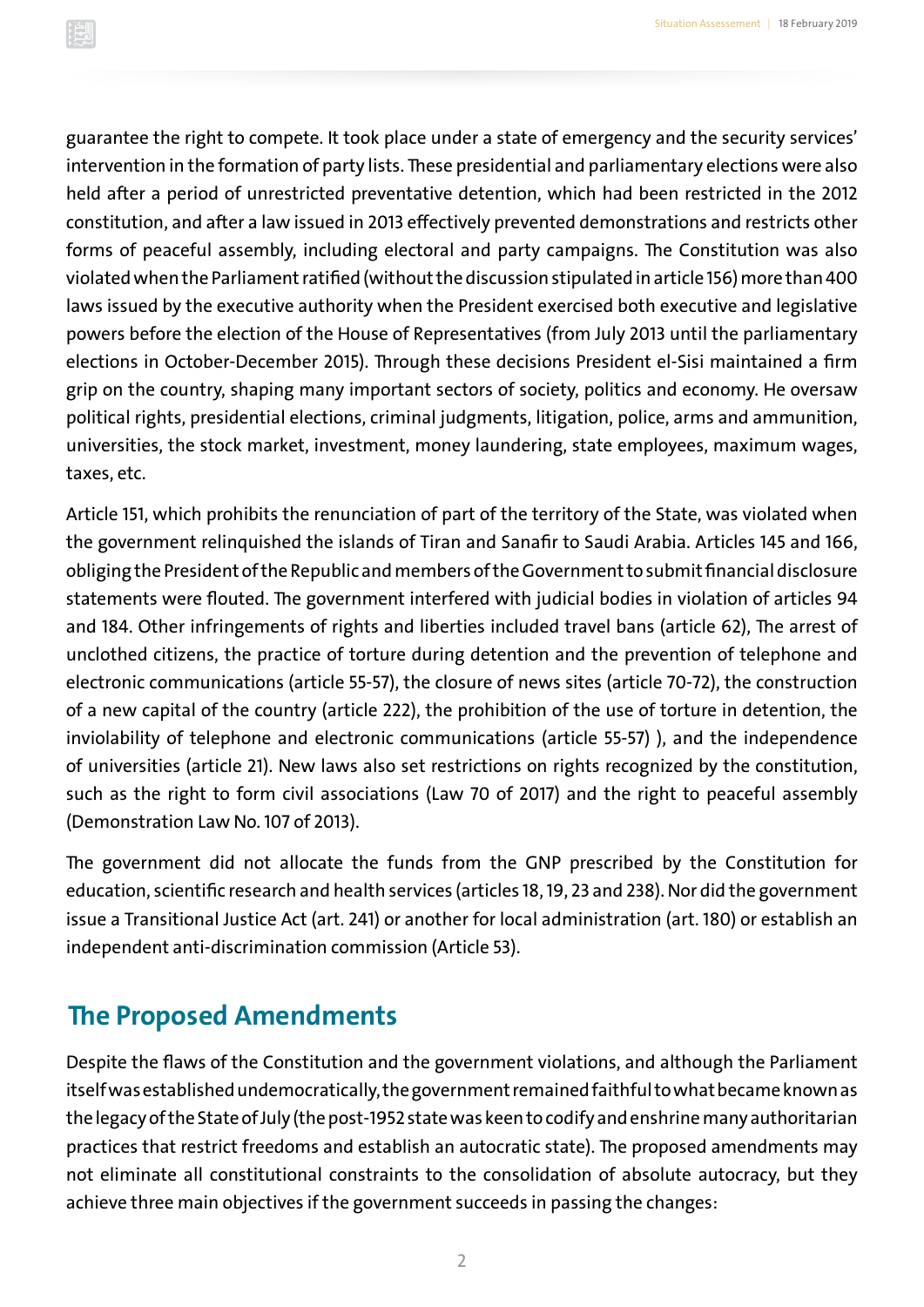• Removing the constitutional obstacle that stands as a barrier to Sisi's longevity in power;

• Tightening the grip on the judiciary as a body that could challenge the executive and legislative powers;

• The introduction of some texts serving to embellish the image of the regime externally and push voters to vote in favor of amendments.

The most significant amendments proposed lengthen "the term of the Presidency to six years instead of four, with the necessary transitional provisions." This was justified by the inadequacy of the fouryear period because of its "extreme shortness" and "lack of respect for the reality of the country's social, economic and regional conditions". The proposed amendment contravenes the text of article 226, which states that "the provisions relating to the re-election of the President of the Republic or the principles of freedom and equality shall not be amended unless the amendment relates to further safeguards." The aim of the amendment is to pave the way for the current President to remain in power until 2034, Because the amendment of Article 140 allows the extension of the term of office to six years, while the transitional article allows him to re-run as amended after the end of his current mandate.

The amendments revisit the mechanisms introduced by President Gamal Abdel Nasser in the late 1960s regarding the judiciary, which was locked in a conflict with the Hosni Mubarak regime from the 1980s until the January 2011 revolution. The amendments include four main issues here: granting the President of the Republic the authority to select the heads of judicial bodies, including the President of the Supreme Constitutional Court and the Attorney General; revoking the authority of the State Council to review draft contracts for which the State or one of its bodies is a party to and restricting its authority to reviewing only bills referred to it; abolishing the independent budgets of the judicial bodies; and the establishment of a higher council of bodies and bodies headed by the President of the Republic to consider the appointment and promotion of judges.

These amendments will, if passed, eliminate the remaining principle of separating authorities and hand over control of judicial bodies. The Egyptian judiciary violated the constitution on human rights issues and became a tool to reverse the legacy of January 25 but did challenge some post-2013 government decisions. The judiciary, its public associations and judges' clubs refused to amend the Judicial Authority Act of April 2017. The administrative court also repealed the June 2016 maritime demarcation agreement between Egypt and Saudi Arabia. The State Council's Fatwa and Legislation division in 2015 rejected government amendments to the Criminal Procedure Code aimed at disregarding listening to a witness and reading their testimony recorded in the evidence collection or preliminary investigations and requiring witnesses to testify in court. In 2014, the State Council refused to exempt hotels and clubs belonging to the armed forces and military medical centers from real estate tax and refused to grant the Minister of Defense the right to exempt other units.

There are three issues proposed for amendment regarding the armed forces. The first is the expansion of the functions of the armed forces to include — for the first time in Egyptian constitutional history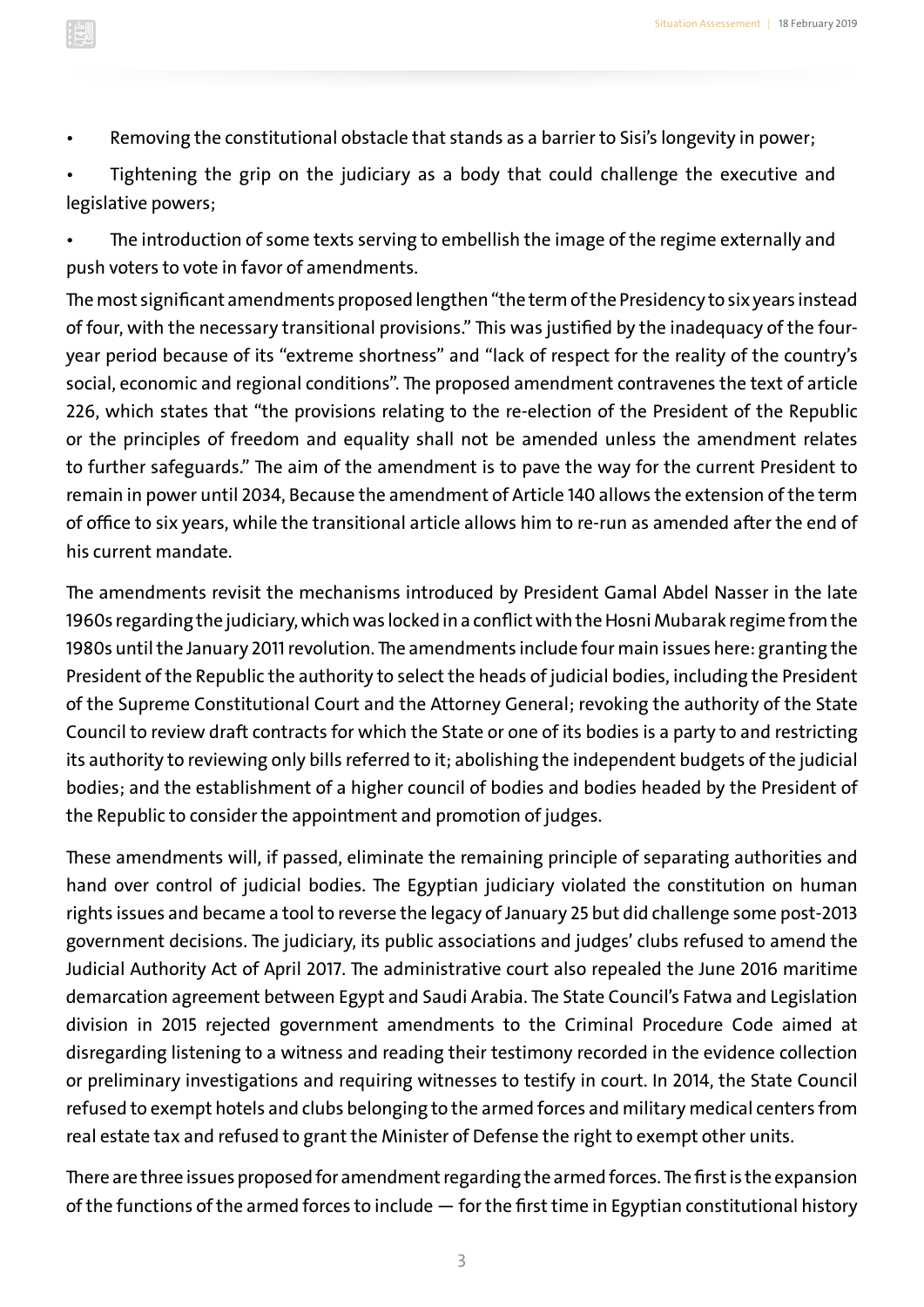<span id="page-6-0"></span>— "the maintenance of the constitution and democracy and the preservation of the basic elements of the state and its civility, the gains of the people and the rights and freedoms of individuals." This provision gives the Egyptian army roles played by the army in Turkey before the democratic transition. Secondly, the amendments propose that the Minister of Defense be appointed with the approval of the Supreme Council of the Armed Forces permanently rather than temporarily as the constitution currently instructs. Finally, the amendments propose the expansion of military court trials for civilians.

These amendments supplement the provisions started with the 2012 and 2014 Constitutions to expand the functions of the military establishment. They provide a constitutional legitimization for the dominance of the military after having consolidated the economic role of its subsidiaries in previous years, while the role of retired generals in the government administration and the parliament increases. These amendments may also aim to appease the military establishment in exchange for extending presidential mandate and consolidating autocratic rule. They may also provide legitimacy to any future military intervention in governance under the pretext of "safeguarding the constitution and democracy and preserving the basic elements of the state and its citizens."

The amendments include other issues intended to cover up fundamental anti-democratic amendments and are intended to motivate certain constituencies to vote in favor of the proposals constitution and to soften the image of the regime abroad. Such amendments include a 25% quota for women in parliamentary councils; the division of constituencies; the continued representation of the youth, Copts, Egyptians abroad and persons with disabilities, workers and peasants in parliaments after a period of provisional representation; reinstatement of the Second Chamber of Parliament; and the appointment of one or more Vice-Presidents.

### **Opportunities to Pass the Amendments**

There appear few obstacles to passing these radical changes in view of the regime's previous displays of control. However, despite the fact that the opposition forces inside Egypt are still weak given the arrest of most of its symbolic figures and widespread abuse, opposition to these amendments is gradually increasing. Egypt has a long history of political conflicts over constitutions, stimulating a reaction. The constitutional amendments in 2005 and 2007 contributed strongly to the outbreak of a broad political movement that culminated in the January revolution, while the constitutional declaration in 2012 caused a conflict that ended with the downfall of the first elected civilian president.

The amendments were opposed by only a small number of representatives, but several judges and intellectuals have also declared their rejection of the proposal. The "Union for the Defense of the Constitution" has been created, composed of several parties, most notably El-Dostour, the Egyptian Social Democratic Party and El-Karama. The opposition formed a consensus abroad to reject amendments, but Western countries will not be likely object to the proposal effectively considering